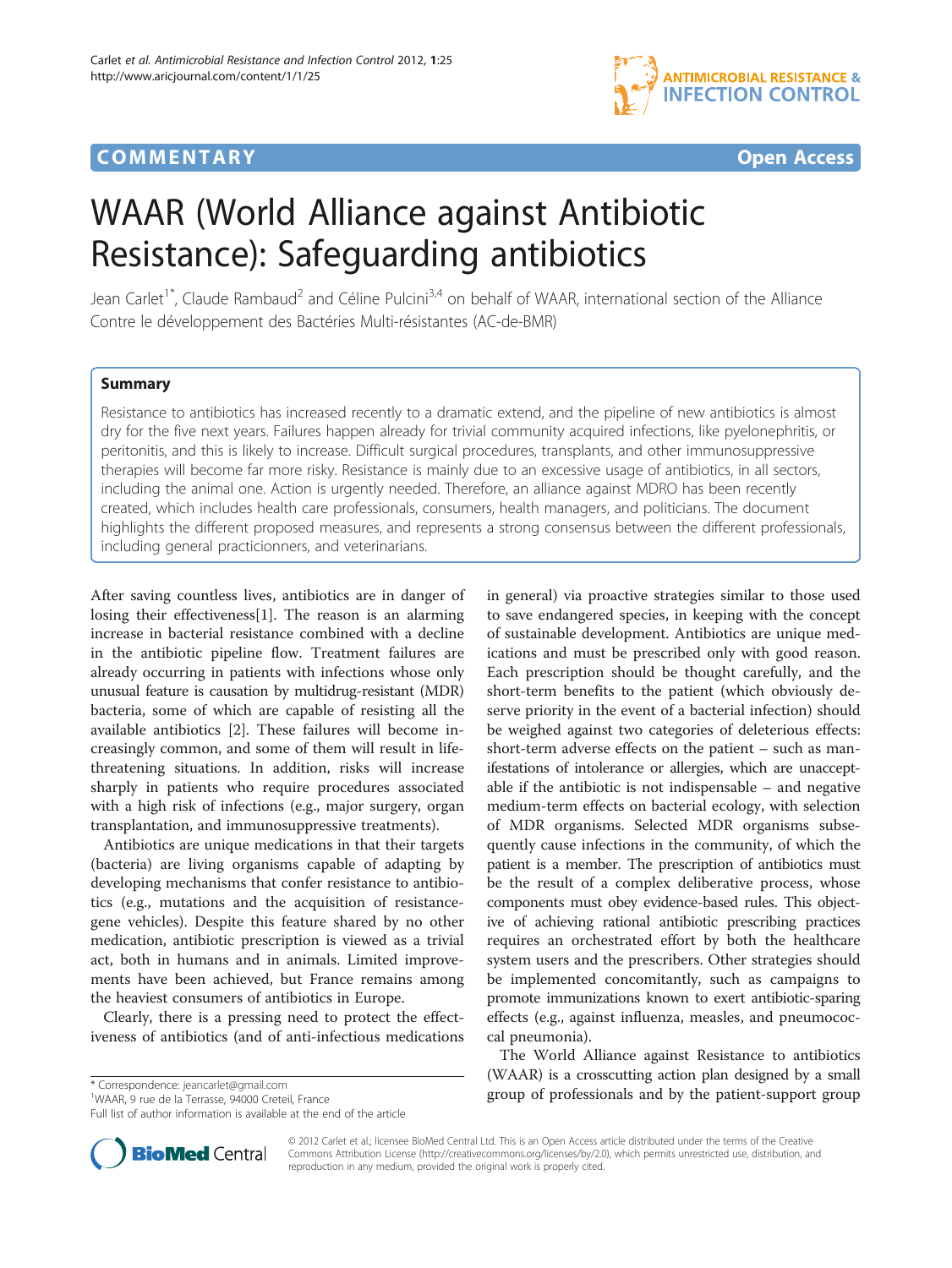LIEN to deal with the current emergency. This plan involves healthcare providers (in hospitals and private practice), veterinary medicine professionals, and the food industry. It is of immediate significance for current and future users of the healthcare system, as well as for all citizens.

The Alliance is a group of about 350 individuals representing all the key stakeholders including healthcare system users (LIEN, CISS, Patients for Patient Safety [WHO], and the Association for the defense of Victims of Nosocomial Infections [ADVIN] in Quebec). The scientific committee is composed of 80 international physicians of considerable renown. The Alliance receives support from 50 learned societies or professional groups in France and throughout the world. It is a nonprofit organization (French law of 1901) open to professionals and users worldwide.

SAFEGUARDING ANTIBIOTICS requires an orchestrated effort carried out jointly by healthcare system users and prescribers (in the broad sense of the term). Therefore, WAAR has chosen as its primary objective to raise awareness among all stakeholders of the urgency and magnitude of the threat. WAAR must lobby actively for antibiotics beyond the circle of insiders in order to raise awareness among policy-makers, international health organizations (WHO, World Organization for Animal Health, European Centre for Disease Prevention and Control), and the entire population. The Alliance, in France is designed to serve as a complement to two French nationwide programs, the Antibiotic Alertness Program for 2011–2016 and the Antibiotic Resistance Minimization in Veterinary Medicine Program. The Alliance has no conflicts of interest.

WAAR advocates a number of immediate measures:

- a much more cautious and controlled approach to the use of antibiotics, in all areas;
- relentless efforts to prevent the cross-transmission of MDR organisms both in hospitals and in private practice;
- the expansion of basic and applied research efforts in human and veterinary medicine;
- the development of new antibiotics, including via the identification of methods based on antiadhesion molecules to combat specific bacterial species;
- the development of antibiotics or treatment strategies for veterinary medicine that have the smallest possible ecological impact;
- the development of new vaccines;
- a much more widespread use of diagnostic tests, with the goal of limiting the prescription of antibiotics to proven bacterial infections;
- a ban of broad spectrum antibiotic use without an attempt to diagnose the cause of the infection
- increased surveillance of antibiotic resistance and use, with regular feedback to healthcare professionals and the public;
- education and training programs for healthcare professionals and consumers;
- the rapid implementation of antibiotic programs for humans and animals, by making the necessary resources available.

Some of these measures are part of the Antibiotic Alertness Program for 2011–2016 implemented by the French National Health Agency (Direction Générale de la Santé, DGS) and of the Antibiotic Resistance Minimization in Veterinary Medicine Program. However, the Alliance advocates much stronger measures to be implemented on an emergency basis, most notably regarding the modalities of antibiotic prescription.

### Detail of the measures advocated by the Alliance A vast information campaign

A vast information campaign on antibiotics targeting physicians, veterinarians, pharmacists and consumers is needed to raise awareness of the threat to the life-saving potential of antibiotics. Consumers must be reminded that antibiotics have no effect on viruses, which account for the overwhelming majority of respiratory tract infections. Both physicians and consumers should feel accountable whenever an antibiotic is prescribed. The French public health insurance system (Caisse Nationale d'Assurance maladie, CNAM) is currently conducting an information campaign. This measure needs to be intensified, and information efforts must be thought through and developed in partnership with the key stakeholders, in a manner that is consistent with other components of the strategy for safeguarding antibiotics. The information campaign targeting healthcare professionals and consumers should include advice on basic hygiene and on the prevention of cross-transmission. These two topics should be dealt with in a well-orchestrated manner.

### Prescribing antibiotics in a reasoned manner, in hospitals and in private practice, in humans and in animals Structural measures

- Hospital physicians with specific training in antibiotic stewardship should be given a greater role. A decree is needed to specify their status, mission, and training; appropriate ratios; and funding modalities.
- Infectious-diseases and medical-microbiology networks linking private practice physicians and hospitals should be created. Centers supplying advice on antibiotic treatment and ensuring the surveillance of bacterial resistance patterns in private practice, hospitals, and medical-social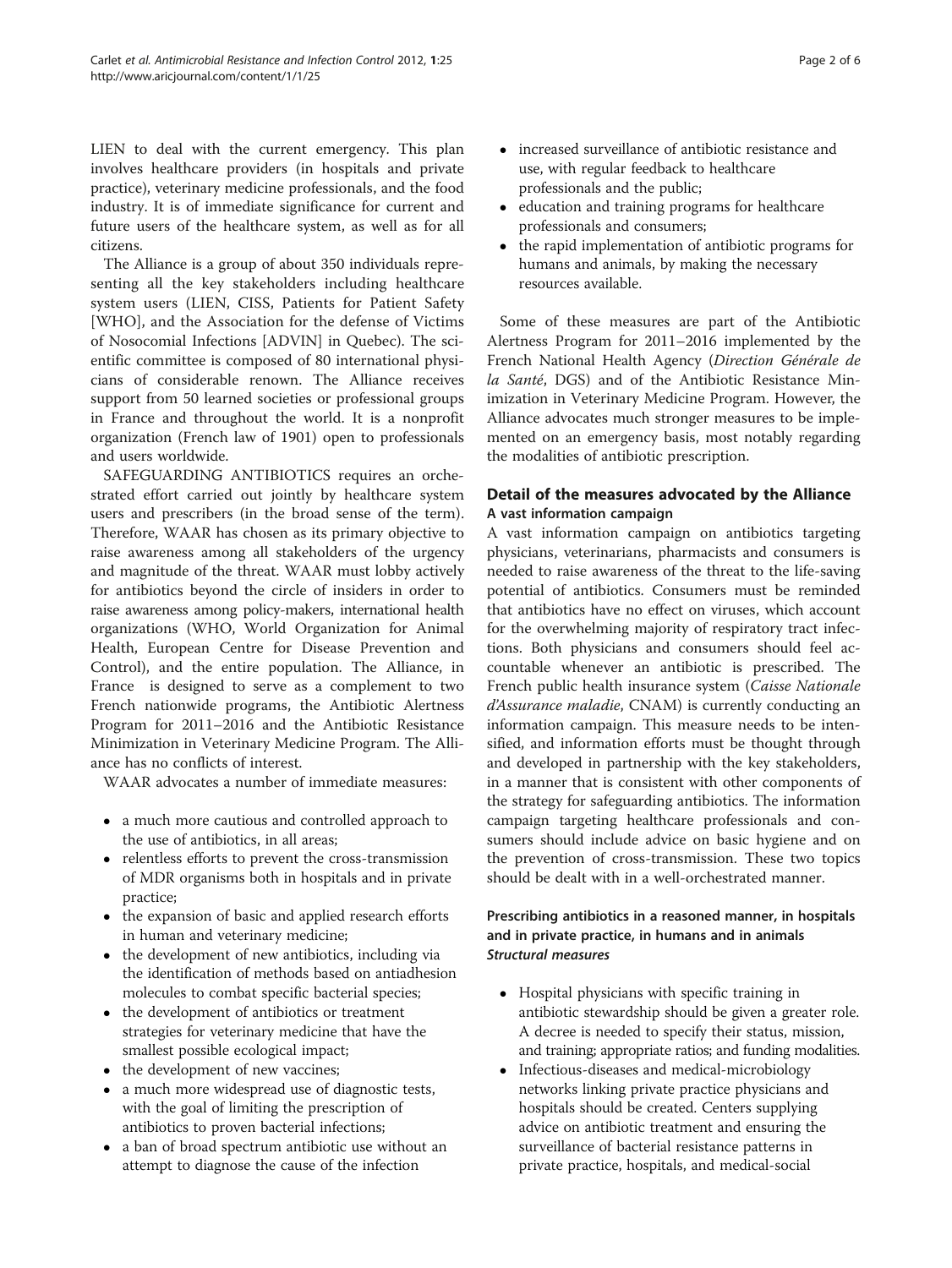institutions should be set up as part of these networks, in connection with a reference hospital (similar to Medqual in the Loire region, Antibiolor in Lorraine, and Primair in Franche-Comté). Each center should have a telephone hotline for hospitals and another for private practices. Both hotlines should be operated by paid professionals. Thus, each region of the country should have a network of well-trained antibiotic stewards who can provide advice by telephone around the clock 7 days a week to healthcare facilities that have no antibiotic stewards on their staff.

- Awareness of these networks and antibiotic stewards should be increased via vast communication campaigns targeting professionals, and incentives to encourage the use of these networks should be provided.
- The entire process of antibiotic prescription and delivery to each patient identified by name should be entered into secure databanks.
- Decision-making aids complying with suppress french recommendations should be widely disseminated (e.g., [www.antibioclic.com](http://www.antibioclic.com)).
- A number of antibiotics should be reserved for use in humans (e.g., carbapenems and new antibiotics developed for humans), and restrictions should be placed on the use in animals of antibiotics that are critical to humans (cephalosporins and fluoroquinolones) (Reference 26 of the veterinary medicine program).
- A study should be conducted to evaluate the prescription and delivery of antibiotics by veterinarians and the consequences on antibiotic consumption. European directives must be developed promptly to revise marketing practices related to the promotion and sales of antibiotics (reference 29 of the veterinary medicine program).
- A vast program of university training and continuing education for professionals should be set up. Curricula for human and animal healthcare professionals should give priority to the wise use of antibiotics and to good hygiene practices, most notably those designed to limit the cross-transmission of microorganisms. In these areas, measures designed to modify current practices should receive recognition (P4P?).
- The European program e-bug [\(www.e-bug.eu](http://www.e-bug.eu)) designed to raise awareness of these objectives among schoolchildren should be widely advertised.

• Each hospital should have a list of antibiotics whose use must be approved by an antibiotic steward

(although the first few doses would be available immediately to avoid treatment delays)

- Each antibiotic prescription to hospital patients should require validation by a senior physician.
- An attempt to isolate a microbiological pathogen needs to be undertaken for all patients that receive broad spectrum antibiotics
- Generic drugs should be used only if they have been proven as effective as the corresponding proprietary drugs.
- Preference should be given to antibiotics that have limited ecological effects, and the most recent antibiotics should be used rationally.
- Antibiotic treatment durations should be kept as short as possible, and when appropriate antibiotics should be stopped after a careful reappraisal (based on the clinical course and new results from the microbiology laboratory).
- Antibiotics should be delivered only in the amount prescribed (if need be, by delivering only part of the contents of the package) to minimize self-medication; this measure has already been adopted in other countries.
- A specific prescription form should be developed for antibiotics at high risk for inducing ecological effects, such as third-generation cephalosporins, fluoroquinolones, and carbapenems.
- The measures taken for human medicine should be adapted to veterinary medicine, based on the specific features of animal care. Routine prophylactic antibiotic treatment of livestock and fish must be prohibited, except when the presence of risk factors has been documented. After the onset of an outbreak in a farm, early prophylactic antibiotic treatment of all animals or metaphylactic antibiotic treatment of selected subgroups may be in order. Only the amount of antibiotics corresponding to the prescription should be delivered. The treatment should be brief, in order to minimize its ecological impact. The price or price margin of veterinary antibiotics should be set according to the benefits they produce.

### A measure of considerable symbolic impact would consist in having the UNESCO include antibiotics on the World Heritage list

Effective antibiotics are an endangered species, and their use should be subsumed to ecological principles and integrated within a global sustained development concept. Because they of considerable universal value, antibiotics deserve to be protected.

## Preventing cross-transmission and selection pressure

The health threats due to fecal contamination with MDR bacteria require vigorous action. Under everyday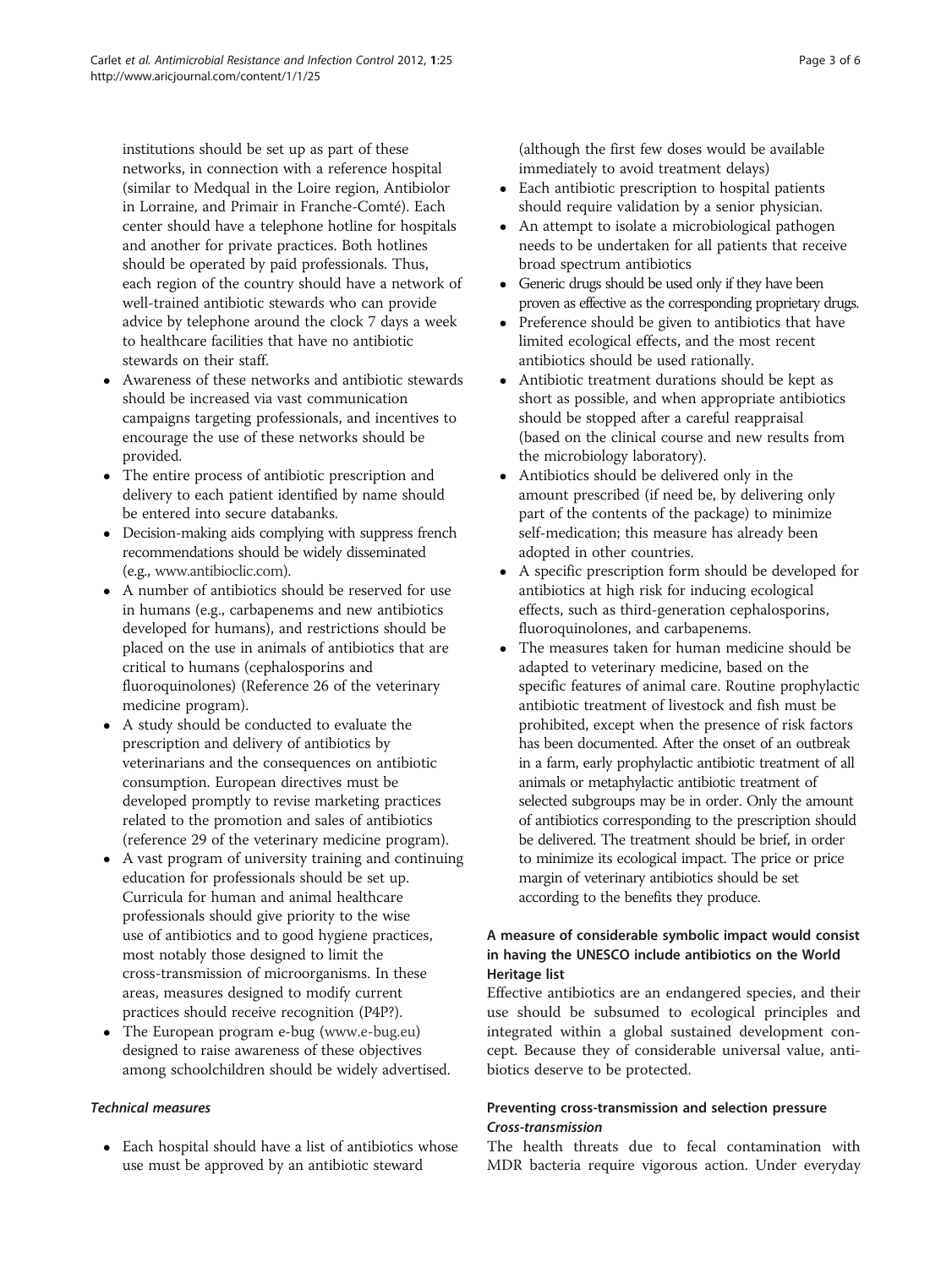conditions, person-to-person transmission of bacteria occurs chiefly via the hands. Hand hygiene practices must be improved in the community across the range of social activities. For example, individuals must learn to sneeze and cough into the crook of the elbow if immediate hand disinfection is not possible. The use of hydroalcoholic hand rubs should be encouraged in healthcare settings and, under some circumstances, in the community.

Hospitalized patients known to carry MDR bacteria should be isolated. In addition, patients with risk factors such as multiple hospital admissions, medical evacuation from abroad, and hospital admission abroad within the past year should be screened and isolated until the results are available. The best course of action may vary across MDR organisms. More generally, strict adhesion to standard hygiene recommendations is crucial with all patients.

In livestock farms, good hygiene and appropriate facilities and practices are indispensable. Hygiene is critically important wherever animals are raised.

Waste products from hospitals and livestock farms should be processed appropriately. There is a need for rethinking waste treatment plant operations in order to prevent contamination of soil and water, as antibiotics continue to select MDR organisms in the natural environment.

Resources should be made available to improve the detection of resistant bacteria in drinking water and in foods such as meat and fish.

#### Supporting research

- Intensified research efforts are needed to elucidate the epidemiological mechanisms underlying bacterial resistance and to develop new antibiotics, new vaccines, and non-antibiotic anti-infectious agents for use in human and veterinary medicine. Research into the behaviors that explain the greater consumption of antibiotics in France compared to other European countries may help to design effective campaigns targeting prescribers and the public, with the goal of improving antibiotic usage.
- Financial incentives should be created to support startup companies focusing on the development of new products, as well as pharmaceutical companies exhibiting a firm commitment to a policy of good antibiotic usage.

#### Improving the diagnosis of bacterial infections

Existing rapid diagnostic tests (RDTs) should be used widely and appropriately. They include the rapid strep

test for streptococcal pharyngitis and urinary dipstick tests. In infections of greater severity, such as pneumonia, the C-reactive protein or procalcitonin level can be measured in a sample of capillary blood collected at the bedside (although the results must be confirmed). In many cases, these rapid and simple tests can rule out a bacterial infection, thereby avoiding the use of antibiotics. They should be reimbursed by statutory health insurance systems. Support should be provided to the development of tests characterized by greater specificity and sensitivity, as well as of multifunction tests.

All these crucial measures are being advocated by professionals, and professionals should be in charge of control processes and training. If these measures are not taken now, then the near future may witness the implementation on an emergency basis of compulsory measures that may be either inappropriate or difficult to accept.

#### Enhancing and exploiting surveillance data

Europe has an outstanding system for monitoring antibiotic resistance patterns and antibiotic use. However, further surveillance efforts are needed in the community and in veterinary medicine. Furthermore, surveillance data should be communicated in simple terms and at regular intervals to healthcare professionals, decisionmakers, and the public, both for the entire country and for each region.

#### Evaluating the program

The objective of the French nationwide program for humans and animals is an at least 25% decrease in antibiotic consumption over 5 years.

WAAR advocates a 30% decrease over 3 years, in both humans and animals, to rapidly reach the mean value for European countries.

In conjunction with hygiene practices in hospitals and in the community (schools, other institutions, and families), this measure would be expected to stabilize resistance levels at their current values or perhaps even to obtain a decrease.

WAAR advocates the following resistance indicators and target values: penicillin-resistant pneumococci (target, 1%), methicillin-resistant Staphylococcus aureus (MRSA; target, 10%), Escherichia coli resistant to thirdgeneration cephalosporins (target, <10%), glycopeptideresistant enterococci (VRE) (target, sporadic cases), and carbapenem-resistant Enterobacteriaceae (CRE) (target, sporadic cases) this could vary according to countries.

The profile and amount of antibiotics prescribed by each physician working in office practice is monitored in France by the statutory health insurance system. The data thus obtained should provide a tool for physician self-evaluation and quality-indicator development.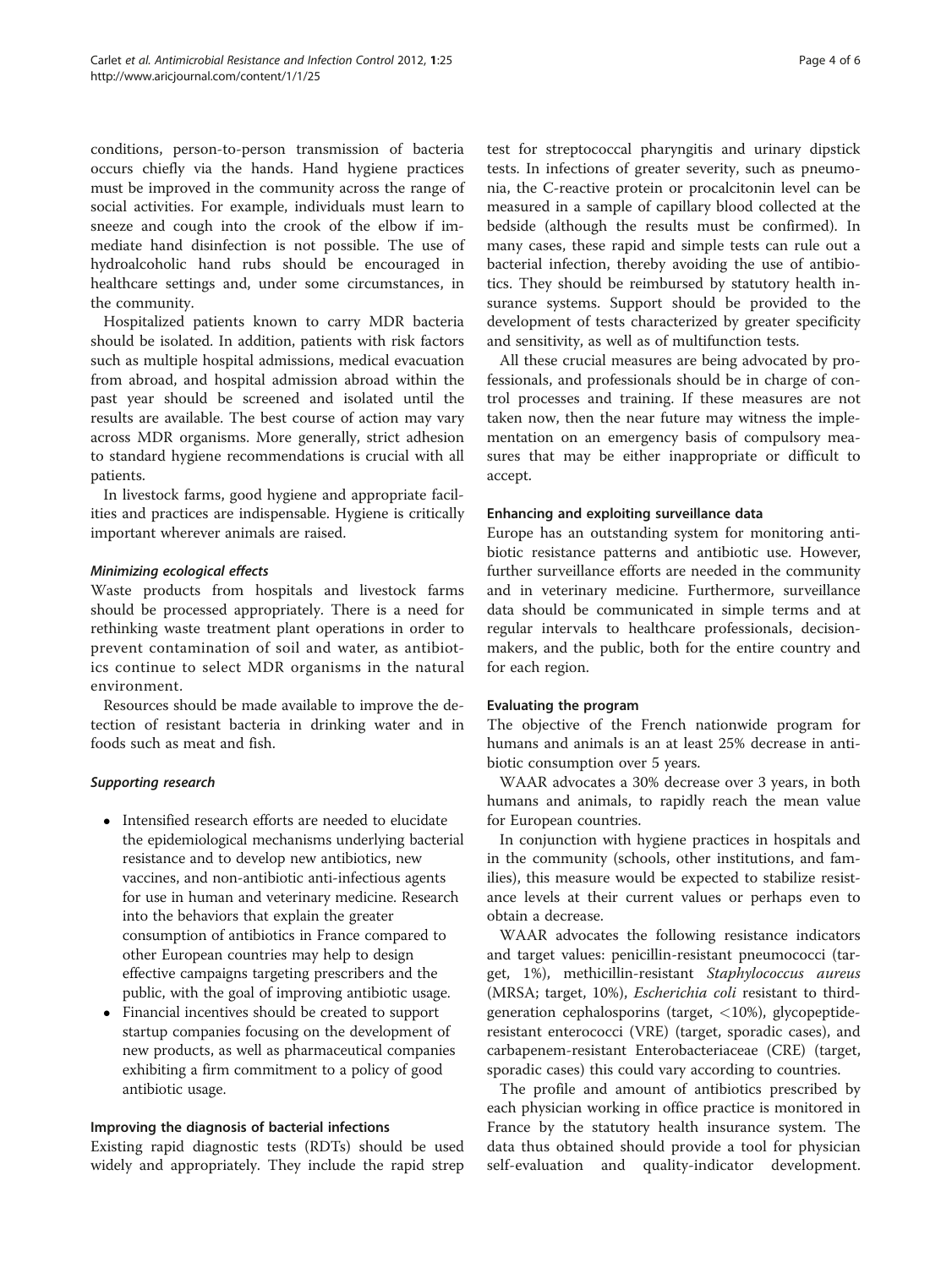However, the monitoring procedure needs to be sharpened, in particular by factoring in the profile of each physician's patient caseload. One approach may be to have professional organizations conduct critical reviews of random samples of patient files.

#### Conclusion

To safeguard the small number of antibiotics that are still effective, and to protect the few antibiotics that will be introduced in the future, awareness must be raised throughout the country, on an emergency basis. Prescribers and consumers should work together to achieve this objective.

JOIN US NOW, by contacting Jean Carlet, president of WAAR, 9 rue de la terrasse 94000 Créteil, FRANCE

jeancarlet@gmail.cofm. Your help is vital!!

#### Acknowledgement

We are grateful to the following individuals for contributing to draft this article: Jacques Acar, Serge Alfandari, Antoine Andremont, Gilles Antoniotti, Pascale Arnould, Claude Attali, Jean-Pierre Aubert, Françoise Ballereau, Jean-Pierre Bedos, Philippe Berthelot, Jacques Birgé, Alain Bousquet-Melou, Christian Brun-Buisson, Jean Carlet, Robert Cohen, Pierre Dellamonica, Pierre Louis Druais, Jacques Fabry, Remy Gauzit, Stephane Harbarth, Jean Pierre Hermet, Vincent Jarlier, Joel Leroy, Gérard Laroussinie, Jean-Yves Madec, Gérard Moulin, Marie-Hélène Nicolas-Chanoine, Céline Pulcini, Christian Rabaud, Claude Rambaud, Vincent Renard, Pierre Louis Toutain, Garance Upham.

#### Author details

<sup>1</sup>WAAR, 9 rue de la Terrasse, 94000 Creteil, France. <sup>2</sup>LIEN, 24 rue de Silly, Boulogne-Billancourt 92100, France. <sup>3</sup>CHU de Nice, Service d'infectiologie, Nice, France. <sup>4</sup>Université Nice-Sophia Antipolis, Faculté de médecine de Nice, Nice, France.

This article was published in French in the journal La Revue du Praticien on May .....2012

Members of the Alliance: Laurent Aaron, Jacques Acar, Mansour Adéoti (Secretary of the RIPAQS), Corinne Alberti, Serge Alfandari, Antoine Andremont, François Angouluant, Djillali Annane (Dean of the Paris Ouest University), Gilles Antoniotti, Jean-Pierre Aquino, Anne-Marie Armentera De Saxcé (Director of the Rothschild Foundation), Anne Arnera-Carlet, Pascale Arnould (President of the French Society for Primary Care), Pascal Astagneau (Director of the Paris North CCLIN), Claude Attali, Fréderic Auber, Jean-Pierre Aubert, Elisabeth Autret-Leca, Elie Azoulay, Françoise Ballereau, Gérard Bapt (representative of the Haute Garonne district), Géraldine Bardon, Jean Pierre Bedos, Sibylle Belivacqua, Fethi Bensalem, Nelly Beon André, Patrick Berche (Dean of the Paris 5 University), Frederique Bergheau, Gilles Berrut, Philippe Berthelot (of the French Society for Hospital Hygiene), FrederiqueBeuhourry-Sassus, Edouard Bingen, Jacques Birgé, Sandra Biscardi, Marie-Claude Bongrand, François Bourdillon, Alain Bousquet-Melou, Jean Brami, Stephane Bretagne, Christian Brun-Buisson, Fabrice Bruneel, Yves Bur (representative of the Bas Rhin district), Sandrine Buscail, Christelle Cabon, Emmanuelle Cambau, Philippe Caranco, Camille Carlet, Florian Carlet, Jean Carlet, François Caron (president of the ACAI), Alain-Michel Ceretti, Pascale Chaize, Martin Chalume Allier district), Pierre Charbonneau, Christian Chavanet, Jean Chastre, Jean-Daniel Chiche (president-elect of the European Society of Intensive Care Medicine), Christian Chidiac, Fabrice Chopin, Olivier Chosidow, Patrick Choutet, André Cicollela (in charge of the Health Division of the Green political party), Robert Cohen, Bruno Coignard, Catherine Cordonnier, René Courcol, Aline Creuwels, Vincent Dacquet, Laurent Degos (outgoing president of the French National Authority for Health), Valérie Delbos, Jean-François Delfraissy (Director of the ANRS and of the ITMO for infectious diseases), Pierre Dellamonica,

Frederic Delille, Marie-Claude Demachy, Corinne Denis, Marie-Helène Denninger, Jean Claude Desenclos, Nicole Desplaces, Jean-François Dhainaut (Director of the High Commission on Biotechnologies), Isabelle Dijols-Lecuyer, Than Doco-Lecompte, Jean Doucet, Pierre-Louis Druais (president of the College of Primary-Care Physicians), Catherine Dumartin, Marie-Françoise Dumay, Michel Dupon (president of the College of Infectious and Tropical Diseases University Physicians), Jacques Fabry, Bruno Fantin, Albert Faye, Nathalie Floret, Sandra Fournier, Irène Frachon, Bertrand Gachot, Jacques Gaillat, Tatiana Galperine, Karine Gambarotto, Lisa Garcia, Bernard Garo, Anne Gaschet, Remy Gauzit, Gaetan Gavazzi, Louise Gazagne, Chistian Ghasarossian, Jacques Gilquin, Olivier Goeau-Brissonniere (president of the Medical Specialties Organization), Fred Goldstein, Alix Greder, Amandine Grain, Benoit Guery, Catherine Guignabert, Loic Guillevin (president of the French Society for Internal Medicine), Laurent Gutmann, Joseph Hajjar, Rodolphe Halama, Olivier Hanon, Yves Hansmann, Isabelle Hau, Veronique Hentgen, Jean-Pierre Hermet (user), Celine Hernandez, Laurent Hocqueloux, Bruno Housset, Sophie Hubiche, Benoit Huc, Françoise Ichou (writer), Vincent Jarlier, Dominique Jean, Laurent Jouffroy (president of the French Society for Anesthesia and Critical Care), Karine Kadri, Axel Kahn (geneticist, president of the Paris Descartes University), François Kidd, Pierre Kilidjean (user), Serge Kouzan, Jean-Philippe Lacour (president of the French Society for Dermatology), Matthieu Lafaurie, Thierry Lavigne, Olivier Lehiani, Jean-Patrick Lajonchere (director of the Paris St Joseph Hospital Group), Jérome Larché, Gérard Laroussinie, Peggy Larroude, Anne-Marie Lavenaire, Thierry Lavigne, Christine Lawrence, Agnès Lefort, Guy Lefrand (representative of the Eure 1ec district), Hervé Le Louet, Alain Lepape, Joel Leroy, Xavier Lescure, Pierre Lombrail (president of the French Society for Public Health), Matthie Lorrot, Olivier Lortholary, Anne Lotthe, Jean Christophe Lucet, Jean-Yves Madec, Alexandra Mailles, Jacky Maillet, Jean Luc Mainardi, Alain Manuguerra, Carole Marchand, Bruno Marchou, Emmanuelle Martin, Claude-Denis Martin, Alain Martinot, Patrice Massip, Sophie Matheron, Nathalie Maubourget, Thierry May, Olivier Meunier, Noel Milpied (president of the French Society for Bone Marrow Transplantation), Christelle Miquel, Benoit Misset, Jean Michel Molina, Philippe Montravers, Gérard Moulin, Pascale Moulin, Gilbert Mouthon, Cécile Mourlan, Marie-Hélène Nicolas-Chanoine (president of the Onerba), Gérard Nitenberg, Patrice Nordmann, Jocelyne Ouanich, Bernard Page, Pierre Parneix (director of the South-West CCLIN), Olivier Patey, Yves Pean, Martine Peres, Pascal Perez, Christian Perronne (president of the French Federation of Infectiologists), Dominique Peyramond, François Philippart, Marie-Laure Pibarot, Marie-Cecile Ploy, Anny Poursinoff (EELV representative of the Yvelines district), Philippe Pucheu (Director of the Diaconnesses Croix St Simon Hospital), Celine Pulcini, Christian Rabaud (president of the French Society for Infectious Diseases), Claude Rambaud (president of the LIEN), Bernard Régnier, Jean Reignier (president of the Society for French-Speaking Intensivists), Vincent Renard (president of the National College of Teaching Primary-Care Physicians), Jean-Claude Reveil, Patricia Ribaud, Agnès Riche, Jérome Robert, France Roblot, Olivier Romain, Monique Rothan-Tondeur, Willy Rozenbaum, Genevieve Ruault, Laurence Safont, Julien Saison, Marie Christine Saux (president of the French Society for Clinical Pharmacology), Anne Savey (director of the South-East CCLIN), Catherine Schlemmer, Benoit Schlemmer (Dean of the Paris 7 University), Jean-Luc Schmidt, Martine Sinègre, Muriel Soulier-Majidi, Jean-Philippe Tabut, Fabienne Tamion, Pierre Tattevin, Soraya Terzaki, Laurent Thiriet, Jean-François Timsit, François Trémolières, Dominique Trivier, Michel Troadec, Jean-Paul Stahl, Garance Upham (member of the Board of Patients for Patient Safety, WHO), Bruno Valeyre (president of the Society for French-Speaking Pulmonologists), Dominique Valla, Emmanuelle Varon, Homero Vasquez, Nathalie Vauvarin, Agnes Vincent, Daniel Vittecoq (president of the AMM), Pascal Voiriot, Pierre Weinbreck (president of the National College for Infectious Diseases), Michel Wolff, Yazdan Yasdanpanah, Jean-Ralph Zahar, Daniel Zara Goni, and Jean-Marc Ziza

International Scientific Committee: Fekri Abroug (Monastir, Tunisia), Murat Akova (Ankara, Turkey), Fatma Amer (Egypt), Massimo Antonelli (Rome, Italy), Apostolos Armaganidis (Athens, Greece), Antonio Artigas (Barcelona, Spain), Fernando Baquero (Spain), Yaron Bar-Lavie (Tel Aviv, Israel), Thierry Calandra (Lausanne, Switzerland), Abdelfattha Chabib (Casablanca, Morocco), Annie Chalfine (Tel Aviv, Israel), Nathan Clumeck (Brussels, Belgium), Jonathan Cohen (UK), Peter Collignon (Australia), François Clergue (Geneva, Switzerland), George Dimopoulos (Athens, Greece), Georges Ducel (Geneva, Switzerland), Ricardo Durlach (Argentina), Naima Elmdaghri (Casablanca, Morocco), Dan Engelhard (Jerusalem, Israel), Annegret Franf-Karwautz (Austria), Petra Gastmeier (Berlin, Germany), Abdul Ghafar (India), Donald